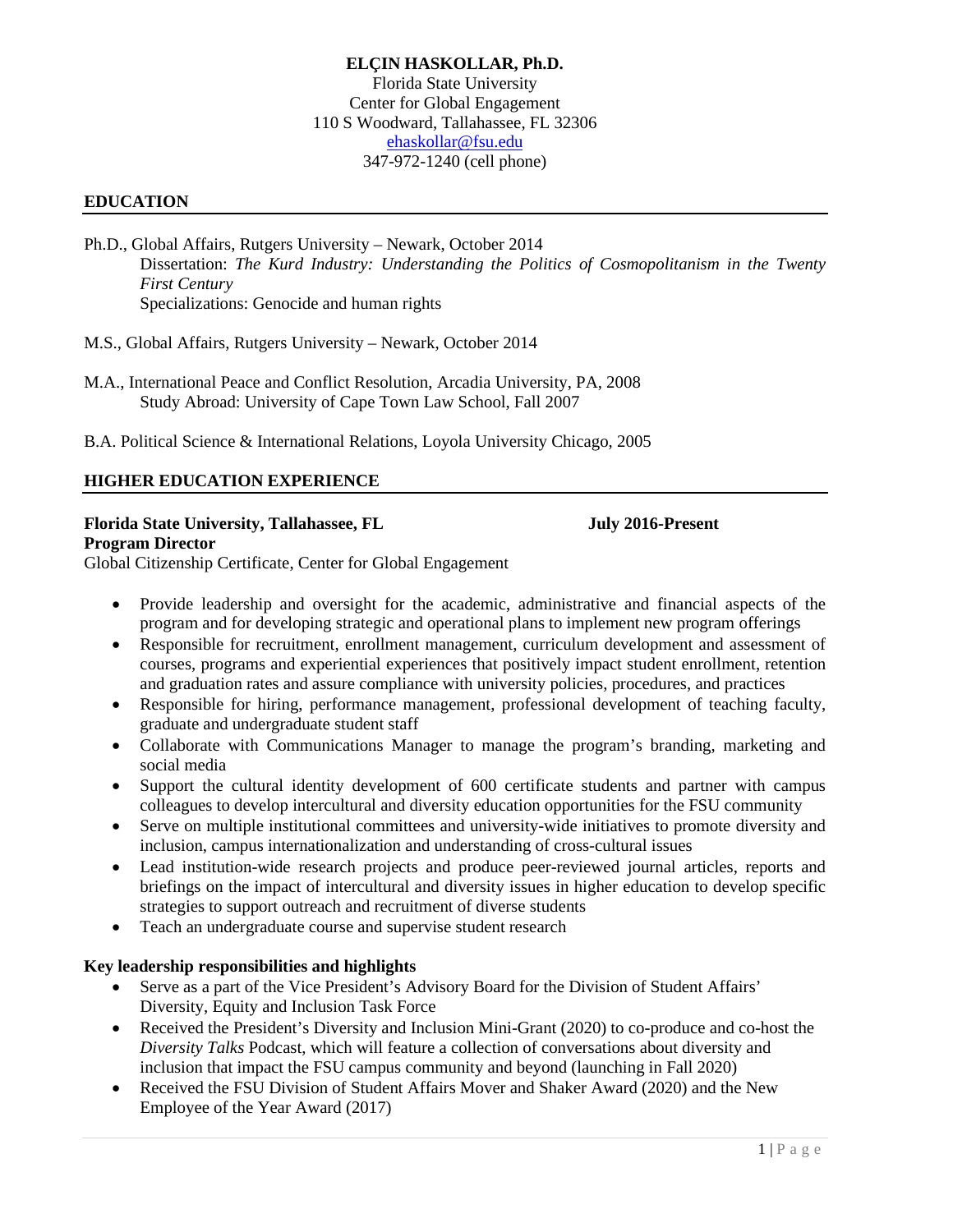- Established FSU's first Collaborative Online International Learning (COIL) virtual exchange with the Technology College of Americana (FATEC) in Brazil to promote intercultural understanding among students and provided supervision and support for its integration into all certificate coursework
- Established strong collaborations with external community partners and developed cross-cultural and diversity training for outside institutions including Thomas University, Florida Institute of Technology, and AmeriCorps
- Established the Certificate Ambassadors for Leadership and Learning (CALL) program and created leadership opportunities for ethnic and culturally diversity certificate students
- Helped establish the Global Citizenship Certificate Scholarship, a scholarship program to enable underrepresented students to study abroad
- Coordinated a learning community in one of the residence halls that focus on exploring cultural identity development and diverse issues
- Helped coordinate the Engage Your World Intercultural Dialogue Series, a speaker series designed to raise awareness about key cross-cultural and global issues each semester
- Designed, conducted and analyzed campus climate survey to assess issues impacting FSU international students
- Developed intercultural and diversity educational programming for the campus and delivered workshops to 3,000+ faculty, staff and graduate students and various departments to ensure an inclusive environment that addresses campus needs
- Received the President's Diversity and Inclusion Mini-Grant (2019) and hosted an interactive activity and a dialogue titled "*Walk a Mile in My Shoes: Exploring the Narratives of DACA Students"*
- Department representative on the Division of Student Affairs Diversity and Inclusion Task Force and institutional representative on the National Coalition Building Institute – a renowned international leadership organization that builds customized training in diversity, equity and inclusion skills worldwide

## **Defiance College, Defiance, OH August 2013-July 2016 Director & Assistant Professor** Global Studies Program

- Oversaw all aspects of the Global Studies program and ensured compliance with university rules, regulations, and requirements
- Acted as a representative to internal and external audiences, planned and advocated for growth, developed and implemented plans for its future, built and maintained relationships with community stakeholders, oversaw marketing and promotion, built undergraduate enrollment, managed the internship program, and coordinated and developed *The Speaker Series*, a program which allowed international experts, leading scholars, active researchers and field practitioners to give talks in global studies classes and various campus events via Skype from all around the world (e.g. Thailand, Egypt, Honduras, Tunisia, and New York City).
- Joined in efforts to internationalize the campus and increase cultural and global awareness of DC students, faculty and staff
- As a part of the Strategic Plan, led a group of 8 discipline faculty and library staff in the creation and development of GLST 110 World Issues
- Developed courses for the Historical, Political, and Multicultural Perspectives elective course area of the general education curriculum
- Designed and taught a variety of global studies/international relations classes at all basic undergraduate levels. This included the following:
	- GLST 100 World Issues (F2f  $\&$  online)
	- GLST 110 Intro to International Relations
	- SOC120 Life in Society (F2f & online)
	- GLST 211 Intro to Global Studies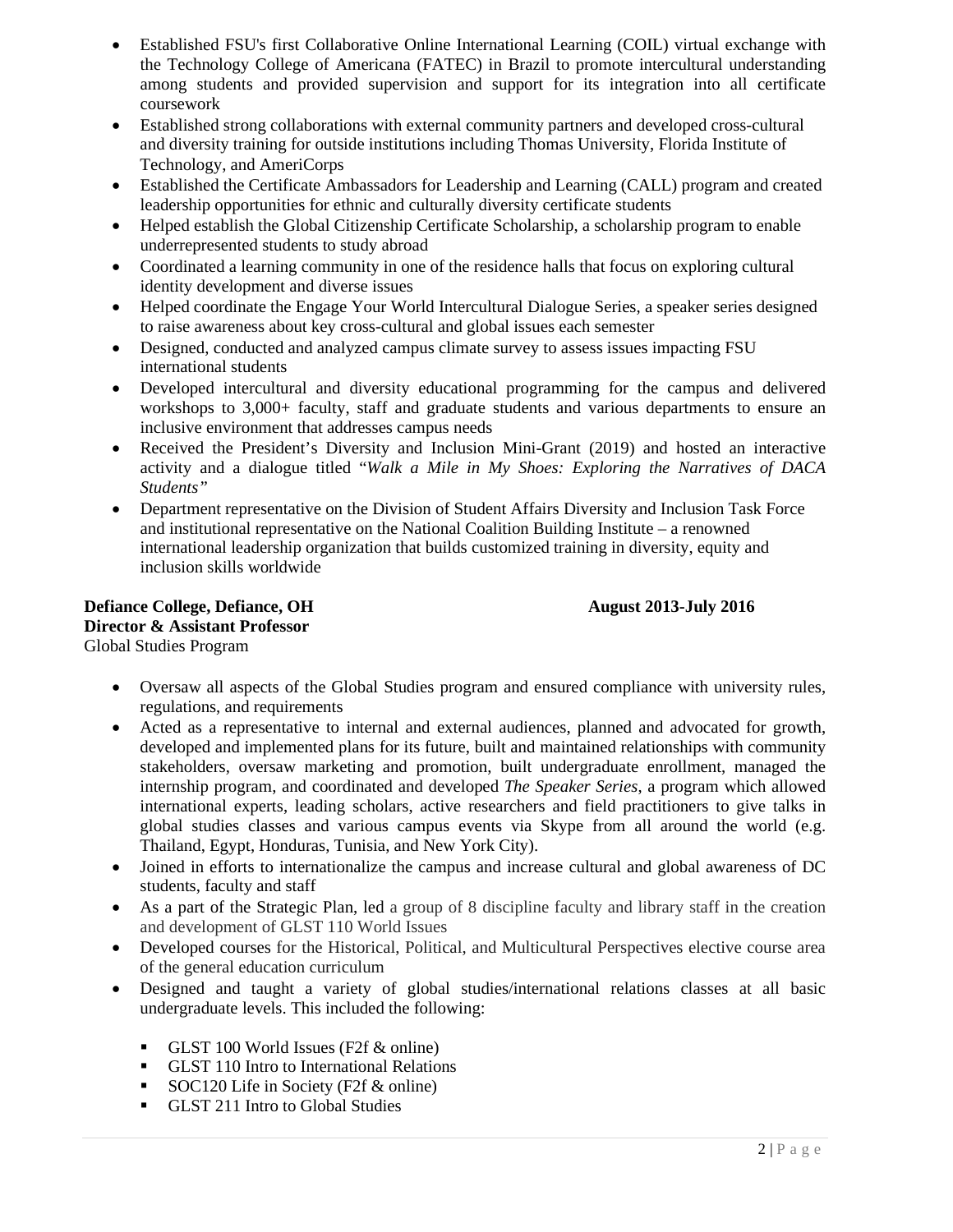- GLST 300 International Peace and Conflict Resolution
- POL 301 Qualitative Research Methods (F2f & online)
- GLST 425 Global Security and U.S. Foreign Policy
- GLST 450 Seminar on Global Studies
- GLST 499 Capstone Project
- SWK 265 Cultural Diversity (online)

**Internship Coordination,** Summer 2014; Fall 2014; Spring 2015; Spring 2016; Summer 2016

## **Student Trips:**

- Traveled with 2 undergraduates to the Southern Political Science Association Conference to present their research papers, January 2015, New Orleans, LA
- Traveled with 27 undergraduates to Washington D.C. to visit various international and governmental organizations, November 2013

# **Chair, Curriculum and Standards Committee,** Fall 2014-July 2016

- Led discipline faculty in developing and renewing the college curriculum
- Engaged with faculty in assessing the quality and effectiveness of the curriculum, and the areas of experimentation and innovation

# **OTHER ACADEMIC EXPERIENCE**

## **New Jersey City University, Jersey City, NJ January 2010-May 2012 (F2f) Adjunct Instructor January 2015-May 2018 (online)**

Department of Political Science

- Designed and taught a variety of undergraduate courses, which includes the following:
	- Comparative Politics of the Middle East (F2f & online)
	- Comparative Politics of the Middle East (F2f)
	- **Issues of War and Peace (F2f)**
	- $\blacksquare$  Introduction to World Politics (F2f)
	- UN and World Affairs (F2f)
	- Global Issues of Urgency (F2f)

## **Rutgers University – Newark**, **Newark, NJ August 2010-May 2012 Teaching Assistant**

Department of Political Science

• Designed and taught Introduction to Comparative Politics (Fall 2011, Spring 2012)

# **Instructor**

Rutgers Center for the Study of Genocide, Conflict Resolution and Human Rights

• Designed and taught Human Rights and Genocide (Fall 2010) and Human Rights and National Identity (Spring 2011)

## **Senior Policy Adviser**

Rutgers Center for the Study of Genocide, Conflict Resolution and Human Rights

Led a group of undergraduate students on their individual research projects as a part of the Human Rights Floor, a living learning community that aims to establish links between the human rights communities on campus (Fall 2010-Spring 2012)

# **Arcadia University, Glenside PA September 2006-May 2007**

Research Assistant

• Provided research assistance to Dr. Warren, the Director of International Peace and Conflict Resolution Department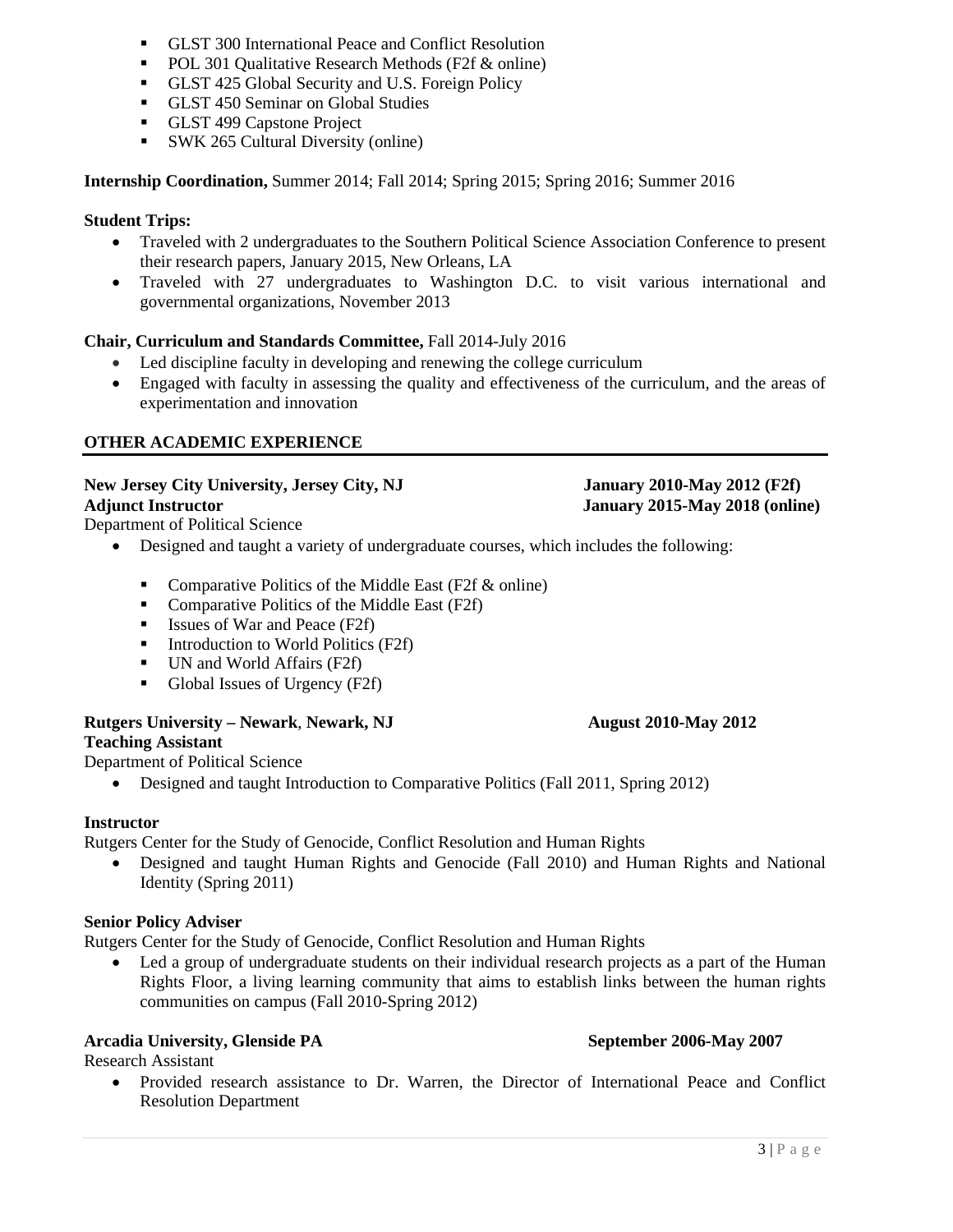• Investigated the chronology of the Gulf War II as well as funding alternatives to support the educational initiatives of Arcadia University in Arusha, Tanzania

## **INTERNATIONAL EXPERIENCE**

### **United Nations, Baku, Azerbaijan May 2009- May 2009-** June 2010 **Information Assistant Intern**

Department of Public Information Office

- Provided onsite and off-site editorial assistance to the UN Representative, Envera Selimovic's Office in Baku
- Supported research projects by visiting local IDP settlements in Baku*;* Wrote reports, published stories on the UN website and local newspapers, drafted press releases, memorandums and web stories on human rights issues

# **South African Parliament, Cape Town, South Africa July 2007-December 2007 Parliamentary Reporter Intern**

Parliamentary Monitoring Group

- Attended the proceedings of South Africa's 40 parliamentary committees, preliminary meetings and press conferences
- Operated on a strict deadline to write detailed reports of such proceeding as a part of a domestic government policy with efforts to monitor corruption at the internal level
- Published 20+ reports on various congregations available for public view on South African Parliament's website

# **PUBLICATIONS**

- 1. Kohli Bagwe, T. & Haskollar, E. (2020). Variables Impacting Intercultural Competence: A Systematic Literature Review. *Journal of Intercultural Communication Research,* 49(4).
- 2. Kohli Bagwe, T. & Haskollar, E. (Forthcoming). Impact of COVID-19 on Intercultural and Global Learning. *Journal of Diversity Abroad.*
- 3. Haskollar, E. & Kohli Bagwe, T. (Submitted, under review). Do Demographics Matter? The Relationship Between Student Characteristics and Intercultural Competence." *International Journal of Intercultural Relations.*
- 4. Haskollar, E. & Kohli Bagwe, T. (Submitted, under review). Going Global: A Guide to Integrating Global Learning in Higher Education. Edited Book Manuscript. *Stylus Publishing.*
- 5. Haskollar, E. (2016). Review of "Waves of War: Nationalism, State Formation, and Ethnic Exclusion in the Modern World" by Andreas Wimmer. In *Studies in Ethnicity and Nationalism.* Cambridge: Cambridge University Press, 2013.
- 6. Haskollar, E. (2014). "Cosmopolitan." In *Encyclopedia of Diversity and Social Justice*. Richmond: Eastern Kentucky University.
- 7. Haskollar, E. & Koprulu, O. (2014). "Hegemony." In *Encyclopedia of Diversity and Social Justice*. Richmond: Eastern Kentucky University.
- 8. Haskollar, E. (2013). The Gordian Knot: Turkish Foreign Policy and the Arab Spring." *Rutgers Humanist*, 3. Retrieved from:

[http://www.ncas.rutgers.edu/sites/fasn/files/Rutgers\\_Humanist\\_Issue\\_FINAL.pdf](http://www.ncas.rutgers.edu/sites/fasn/files/Rutgers_Humanist_Issue_FINAL.pdf)

- 9. Haskollar, E. (2012). The Kurd Industry: Is Global Ethics Possible?" *France24 Blogs.* Retrieved from <http://worldbuzz.blogs.france24.com/article/2012/05/25/kurdish-industry-global-ethics-possible-0>
- 10. Haskollar, E. (2010). The Conceptualization of Democratic Internationalism as a Global Norm. *Journal on Global Change and Governance,* 3(2), 1-20.

# **WORKING PAPERS**

1. Haskollar, E. Integrating Collaborative Online International Learning in Higher Education Learning: Perspectives on Student Learning from a Virtual Exchange (in preparation).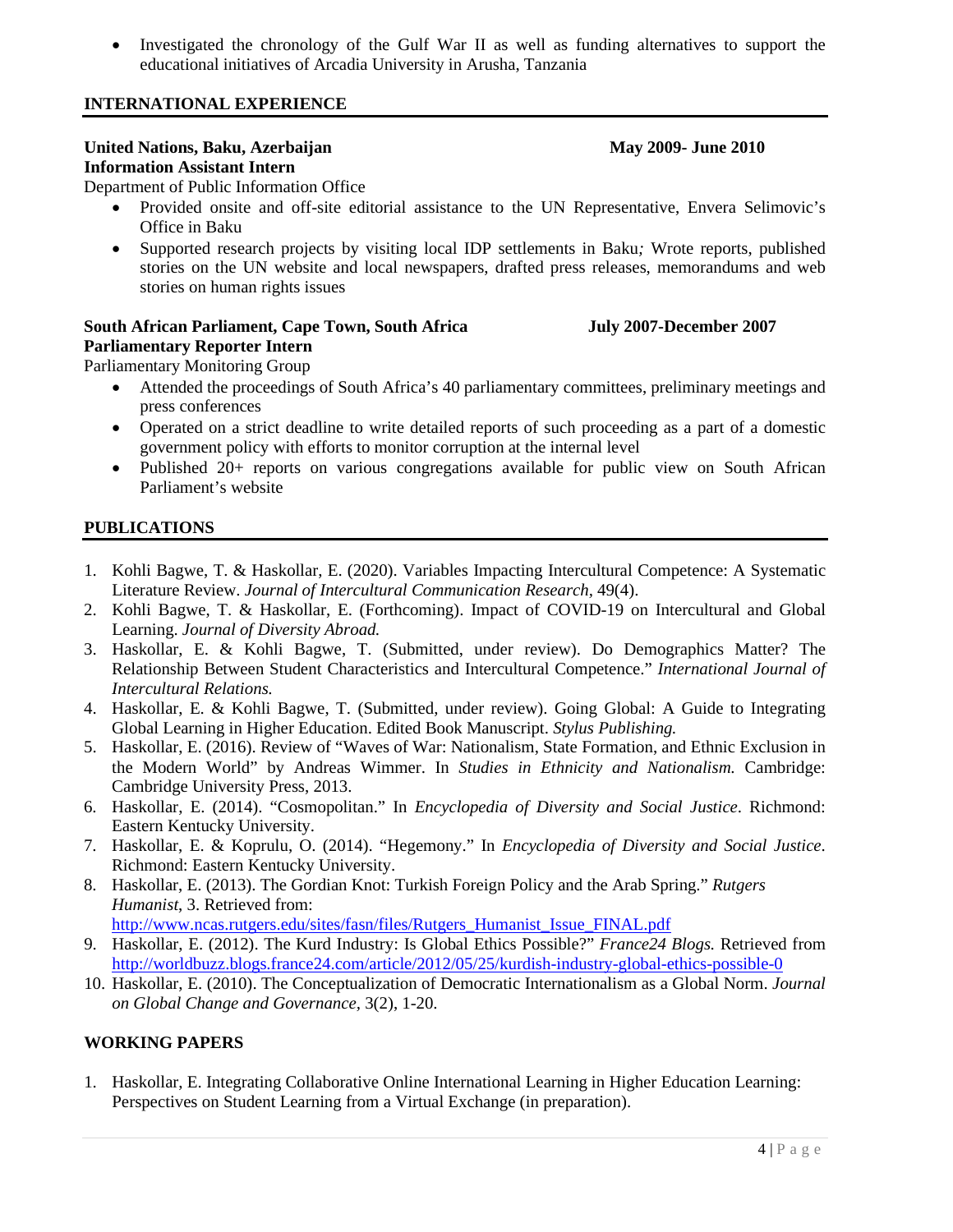- 2. Haskollar, E. The Kurd Industry: Understanding Cosmopolitanism in the Twenty First Century. *Book Manuscript*. Palgrave MacMillan (in preparation).
- 3. Haskollar, E., Kohli Bagwe, T., Bauer L.A., Blenman, L.E., and Carroll, C.S., A Comparative Study of Intercultural Competencies of Undergraduate Students Participating in Different Types of Intercultural/International Programs (collecting data).
- 4. Chen, Xiaowen, Haskollar, E. & Hwang, H., A Cross-Country Study on the Situational Impacts on Sojourner Adaptation (in preparation).

### **SELECTED LIST OF CONFERENCE PRESENTATIONS**

| "A Cross-Country Study on the Situational Impacts on Sojourner Adaptation."<br>With Xiaowen Chen & Henry Hwang. Poster Presentation at the Society for<br>Industrial and Organizational Psychology Conference, Austin, TX     | April 2020       |
|-------------------------------------------------------------------------------------------------------------------------------------------------------------------------------------------------------------------------------|------------------|
| "Assessing Intercultural Competence: A Comparative Study." Presentation at the<br>7 <sup>th</sup> International Conference on the Development and Assessment of Intercultural<br>Competence, University of Arizona            | January 2020     |
| "Teaching Practices to Develop Globally-Minded Students, Global Engagement and<br>Spaces of Practice." Presentation at the American Association of Colleges and<br>Universities, San Antonio, TX                              | October 2019     |
| "Teaching Practices to Develop Globally-Minded Students." Presentation at the<br>American Association of Colleges and Universities, Seattle, WA                                                                               | October 2018     |
| "Kurds and the Turkish State Discourse." Presentation at the International Studies<br>Association Annual Meeting, Baltimore, MD                                                                                               | February 2017    |
| "The Politics and Ethics of Secession and Self-Determination: From Kurdistan to<br>Scotland." Presentation at the Midwest Political Science Association Annual<br>Meeting, Chicago, IL                                        | April 2015       |
| "Countering Terrorism in a Globalized World: Evolution of Turkey's Counterterrorism<br>Policy." Presentation at the Midwest Political Science Association Annual Meeting,<br>Chicago, IL                                      | April 2015       |
| "The Kurds: Ontological Destruction and Cultural Genocide." Presentation at the<br>International Association for Genocide Scholars Annual Meeting, Winnipeg, Canada                                                           | <b>July 2014</b> |
| "The Kurds: Understanding the Politics of Cosmopolitanism in the Twenty First<br>Century." Presentation at the International Studies Association Annual Meeting,<br>Toronto, Canada                                           | March 2014       |
| "People Power Movements: A Comparative Analysis of Libya and Syria." With<br>Binneh Minteh. Poster presentation at the American Political Science Association<br>Annual Meeting & Exhibition, Chicago, IL                     | August 2013      |
| "A Comparative Analysis of Mass Mobilizations and Interventions in Libya and Syria:<br>2010-2013." With Binneh Minteh. Presentation at the New York State Political Science<br>Association, Syracuse University, New York. NY | April 2013       |
| "Public Separatism, Ethnic Violence and Terrorism: Kurds in Turkey." With Derya<br>Berk. Presentation at the International Studies Association Annual Conference,<br>San Francisco, CA                                        | April 2013       |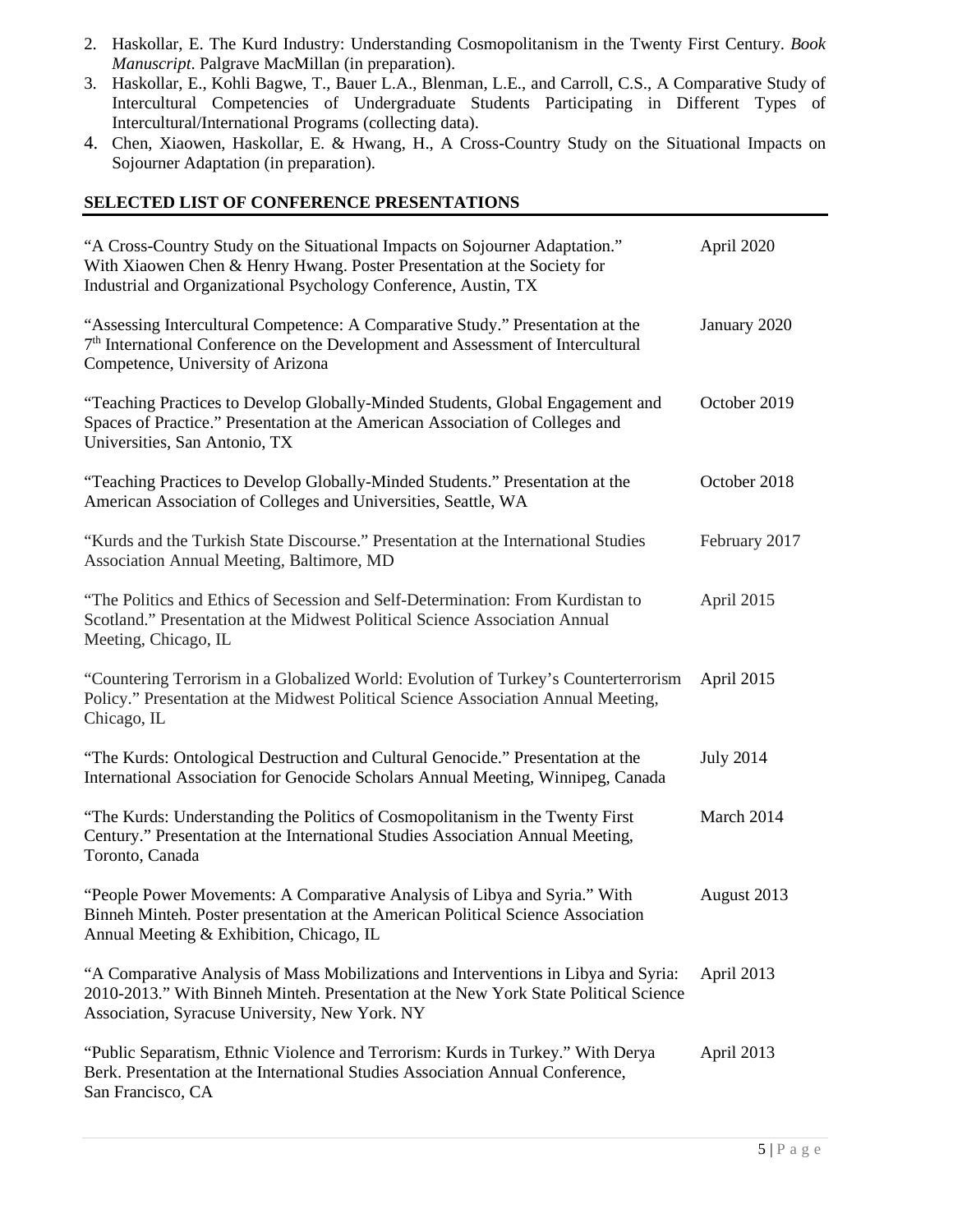| "Instrumental Use of Ethnic Identity: The Case of the Kurds." With Derya Berk.<br>Presentation at the International Studies Association Northeast Annual Conference,<br>Baltimore, Maryland                                                                          | November 2012    |
|----------------------------------------------------------------------------------------------------------------------------------------------------------------------------------------------------------------------------------------------------------------------|------------------|
| "Cultural Genocide? Cultural Rights, Ethno-Political Conflict and Democracy:<br>Framing the Kurdish Experience in Turkey." Presentation at the Middle East<br>International Congress: New Politics and Society, Sakarya, Turkey                                      | October 2012     |
| "The Case against Forgetting: Raphael Lemkin, Armenian Genocide and Its<br>Contributions to the Re-imagination of the Armenian Identity." Presentation at the<br>International Association of Genocide Scholars Annual Conference, Buenos Aires,<br>Argentina        | <b>July 2011</b> |
| "The Conceptualization of Democratic Internationalism as a Global Norm: How<br>significant is democratic governance as a source of global norm for preventing<br>conflict?" Presentation at International Studies Association Annual Conference,<br>Montreal, Canada | March 2011       |
| "Democracy and Islam: Drawing on the Insights of a Post-modern Puzzle in Conflict<br>Resolution Studies: The Cases of Iraq, Iran, Sub-Saharan Africa, and Turkey."<br>Presentation at the Northeastern Political Science Association Conference, Boston, MA          | November 2010    |
| SELECTED LIST OF INVITED TALKS, WORKSHOPS AND LECTURES                                                                                                                                                                                                               |                  |
| "Integrating Collaborative Online International Learning in Student Learning."<br>Webinar Presentation for the U.S. Embassy in Santo Domingo, Dominican Republic                                                                                                     | <b>July 2020</b> |
| "Bridging Cultural Differences: Lawyering in Our Growing Multicultural World"<br>Presentation for the FSU Law School                                                                                                                                                 | October 2019     |
| "Appreciating Student Diversity in the Classroom"<br>Interactive presentation for the FSU PIE Teaching Conference                                                                                                                                                    | August 2019      |
| "Contextualizing Cultural Identities"                                                                                                                                                                                                                                | <b>July 2019</b> |

| Workshop presented for the 21 <sup>st</sup> Annual Corps de Ballet International Conference                                                                                |               |
|----------------------------------------------------------------------------------------------------------------------------------------------------------------------------|---------------|
| "Leveraging Diversity for Student Learning"<br>Workshop presented for the FSU DIRECTO 2019 Spring Conversation Series                                                      | April 2019    |
| "Intercultural Development of Undergraduate Students at Florida State University"<br>Presentation for the Quality Enhancement Plan team at Florida Institute of Technology | February 2019 |
| "To Be or Not to Be: Walking the Line Between Isolation and Inclusion"<br>Panelist at the 29 <sup>th</sup> Dalton Institute, Florida State University                      | February 2019 |
| "Cross-Cultural Encounters with Intercultural Effectiveness Scale instrument"<br>Workshop presented for the FSU International Programs Directors                           | October 2018  |
| "Managing Intercultural Conflict"<br>Facilitated discussion presented for the FSU Magnetic Laboratory Faculty & Staff                                                      | October 2018  |
| "Introduction to Intercultural Communication"                                                                                                                              | October 2018  |

Workshop presented for the FSU College of Medicine students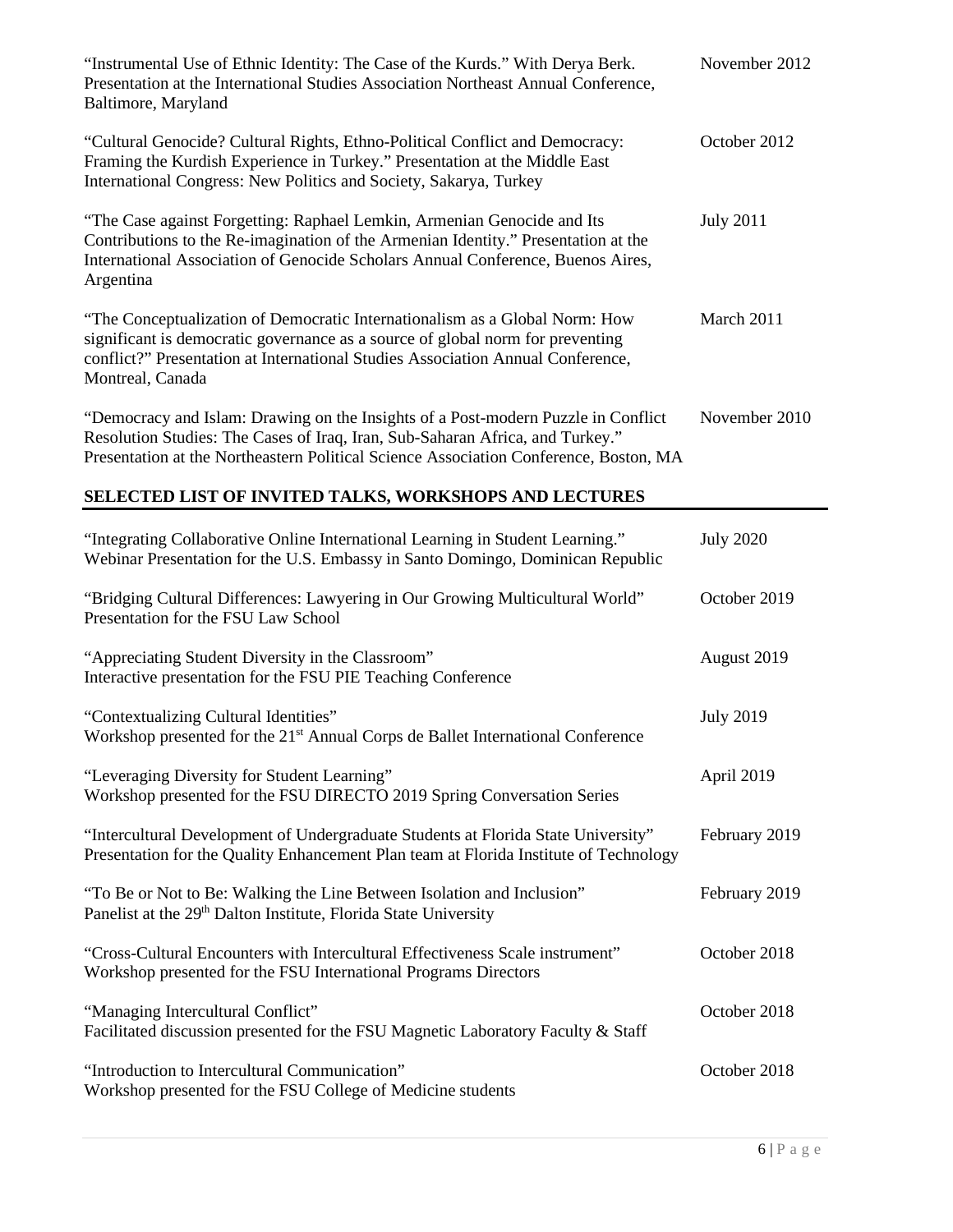| "Cross-Cultural Competence: Awareness, Acceptance and Respect"<br>Workshop presented for AmeriCorps, Sarasota, FL                                                                                                                                      | June 2018     |
|--------------------------------------------------------------------------------------------------------------------------------------------------------------------------------------------------------------------------------------------------------|---------------|
| "Cross-Cultural Competence"<br>Workshop presented for the FSU Film School Orientation                                                                                                                                                                  | June 2018     |
| "Academic Success: Classroom Culture and Academic Integrity in the U.S.<br>Interactive talk presented at the FSU International Student Orientation                                                                                                     | August 2017   |
| "Intercultural Communication"<br>Workshop presented for the Thomas University Faculty Retreat                                                                                                                                                          | August 2016   |
| "The Islamic State and the Conflict in the Middle East"<br>Lecture delivered at Wenzhou-Kean University, Wenzhou, China                                                                                                                                | November 2014 |
| "The Next Generation: Institutional and Educational Needs for the Future of Global"<br>Knowledge" Talk given at Global Knowledge: Epistemology, Methodology, and Policy<br>Workshop at the Division of Global Affairs, Rutgers University – Newark, NJ | October 2014  |

## **GRANTS, AWARDS and FELLOWSHIPS**

Mover and Shaker Award (2020), Division of Student Affairs, Florida State University

- President's Diversity and Inclusion Mini-Grant (2020), in collaboration with Dr. Tanu Kohli Bagwe and Miguel Hernandez, developing the *Diversity Talks* Podcast, which will feature a collection of conversations about diversity and inclusion that impact our campus, our communities and beyond.
- President's Diversity and Inclusion Mini-Grant (2019), in collaboration with Dr. Tanu Kohli Bagwe and Miguel Hernandez (2019), hosted an interactive activity and a dialogue titled "*Walk a Mile in My Shoes: Exploring the Narratives of DACA Students"*

New Employee of the Year Award (2017), Division of Student Affairs, Florida State University

Graduate Award, Graduated with highest PhD GPA, Rutgers University (2015) Dissertation Fellowship, Rutgers University (2012-2013) Teaching Assistantship, Rutgers University (2011-2012) TCAdvance Scholar Award, Turkish Coalition of America (2011) Travel Grant, Rutgers University (2010 & 2011) Graduate Assistantship, Arcadia University (2006-2007) Phi Chapter of Alpha Epsilon Lambda (National Political Science Honor Society) (2006-2008) Dean's Scholarship, Arcadia University (2006-2008) Honors List, Arcadia University (2006-2008)

## **ADVANCED TRAINING**

National Coalition Building Institute (NCBI) Trainer Training, Summer 2020 FSU Advance Leadership Development Certificate, 2019

## **PROFESSIONAL AFFILIATIONS and SERVICE**

### **Service, Florida State University**

• Member, Vice President's Advisory Board, Division of Student Affairs' Diversity, Equity and Inclusion Task Force, Fall 2020-Present